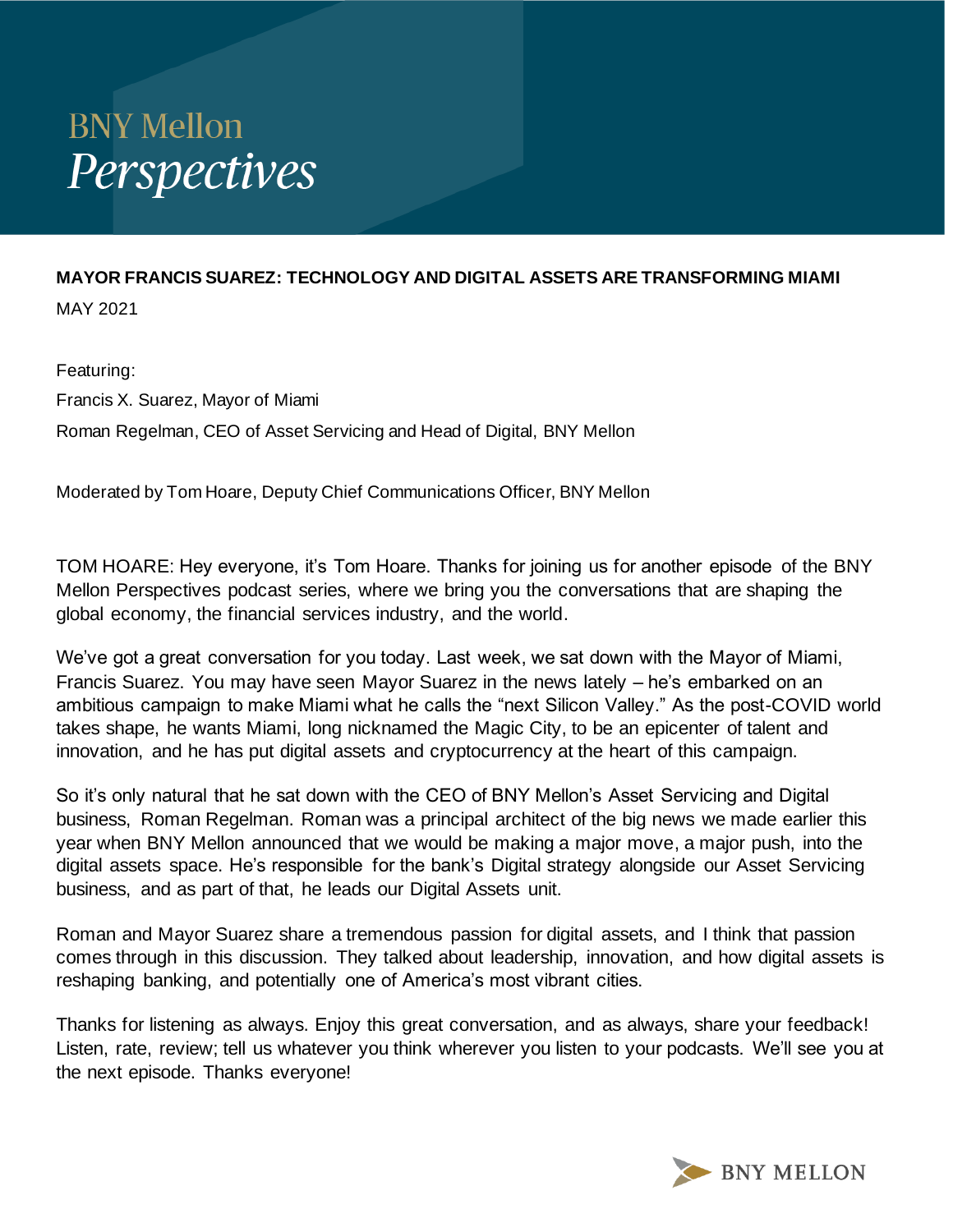ROMAN REGELMAN: Thank you so much for being with us.

MAYOR FRANCIS SUAREZ: You're welcome.

ROMAN REGELMAN: It's really, really a pleasure.

MAYOR FRANCIS SUAREZ: Welcome to Miami.

ROMAN REGELMAN: Thank you. Actually, on that point, I came to this country in '91 and my first vacation in America was in Miami.

MAYOR FRANCIS SUAREZ: Smart man.

ROMAN REGELMAN: I lived in Boston, it was a 26-hour drive.

MAYOR FRANCIS SUAREZ: Wow.

ROMAN REGELMAN: I came here, I met some friends. I talked to some people, and they told me the mayor is an immigrant. And you know, who was the mayor in this city?

MAYOR FRANCIS SUAREZ: My father.

ROMAN REGELMAN: That's right.

MAYOR FRANCIS SUAREZ: That's amazing.

ROMAN REGELMAN: It was so inspirational for me. Being an immigrant, to know the mayor of a major city is an immigrant like me. I mean, I still remember this thing. So I am really honored to be here.

MAYOR FRANCIS SUAREZ: Well, it's an honor for me to be here. We stand on the shoulders of our forefathers of prior generations, and it's an amazingly beautiful thing in this country where the American dream is really a creation of a country that was built by immigrants. I think that's a beautiful thing, and the immigrant spirit is alive and well in Miami. It's a spirit of taking chances. It's a spirit of working hard. It's a spirit of honoring the family, and those are the building blocks of a great society.

ROMAN REGELMAN: So maybe tell us about your leadership journey. From being born in the city, the way you are right now.

MAYOR FRANCIS SUAREZ: It's like being on a turbulent plane, a plane that has a lot of turbulence. No, it's been great. It's been a blessing. First of all, I had the honor of being able to represent people in the city I was born in. So I'm the first mayor of Miami in the whole history, 125 years, that was actually born in the city of Miami. This goes to your point of there being immigrants, and so that's exciting for me. I think number two, for me, I got to see my father as a man. So I grew up in a very unique situation. I got to see somebody who was a transformational leader, someone who I admired greatly and still admire, someone who had come to this country at 12 with nothing, didn't speak the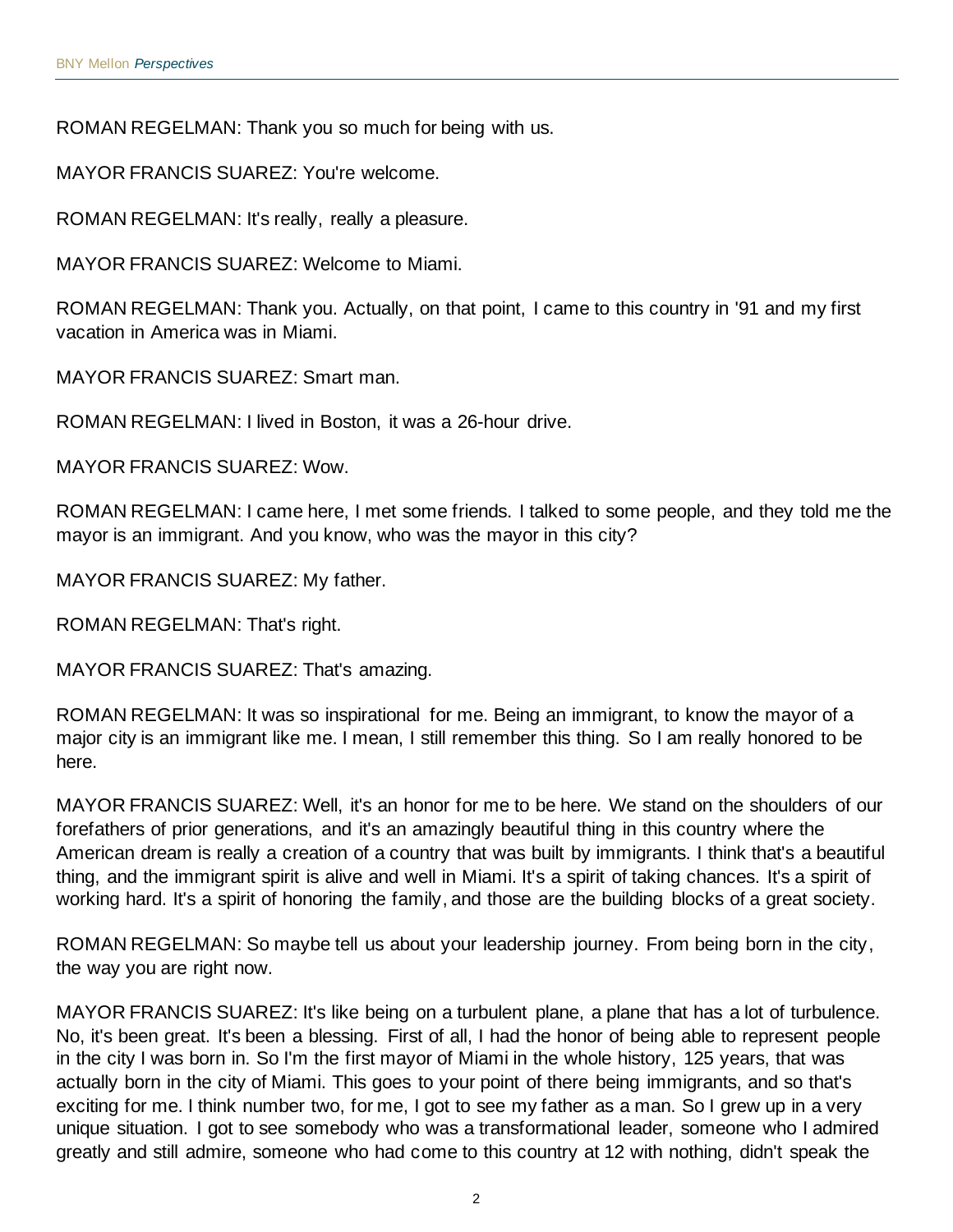language. In short order, [he] got a full scholarship to university, got graduate degrees from the best universities in the country and became the first Cuban mayor. So I was very blessed and very lucky. I have a great support system in my family, both on my parents' side and my sibling side, and on my own wife's side and her siblings. So I'm very blessed. And so for me, what I do every day is, after thanking God for waking up, it's being grateful for this opportunity to create a city that I think is going to be the city of the future.

ROMAN REGELMAN: So talking about a city of the future, what is it like to run the city during this crisis?

MAYOR FRANCIS SUAREZ: I actually was doing five national interviews a day. I was working probably harder than I've ever worked.

ROMAN REGELMAN: All from home.

MAYOR FRANCIS SUAREZ: All from home, and I realized that there's something happening here, this metamorphosis of the virtual world. Where now you can be anywhere and everywhere instantly from one moment to the next. And I realized then that our world was going to change in ways that we're never going to see the old world again. And that is another reason why I felt really like pushing tech in Miami was important to allowing us to sort of turn the page from one generation to the next and build an economy that not only will serve my generation, but my children and my unborn grandchildren.

ROMAN REGELMAN: So, talking about tech: I lead innovation and digital for Bank of New York Mellon. We announced our effort in digital assets, as you know, as we discussed.

MAYOR FRANCIS SUAREZ: Yeah.

ROMAN REGELMAN: You are obviously creating the city, which is a magnet for innovation as well.

MAYOR FRANCIS SUAREZ: Yeah.

ROMAN REGELMAN: What's in your mind, the role of digital assets, as you progress on this journey?

MAYOR FRANCIS SUAREZ: Well taking a step back. I think, first of all, as a city and as a company, you innovate or you die. I mean, if you don't innovate, you're not keeping up with what your customers want and if you don't do that, you're going to fall behind. So it was a particularly special moment for me when BNY Mellon announced that they were going to hold crypto on behalf of their clients, because it was the day after I had taken, gone out on a limb and convinced my commission by a four to one vote, to allow us to pay our employees in Bitcoin, to accept Bitcoin and to potentially hold it on our balance sheet.

MAYOR FRANCIS SUAREZ: So once that happened in the *Wall Street Journal*, I was so excited. I woke up, I was so pumped up and I literally got five copies of the *Wall Street Journal*. And I actually sent it to all five of my councilmen. I said, if the oldest bank in the world, in the history of the United States has...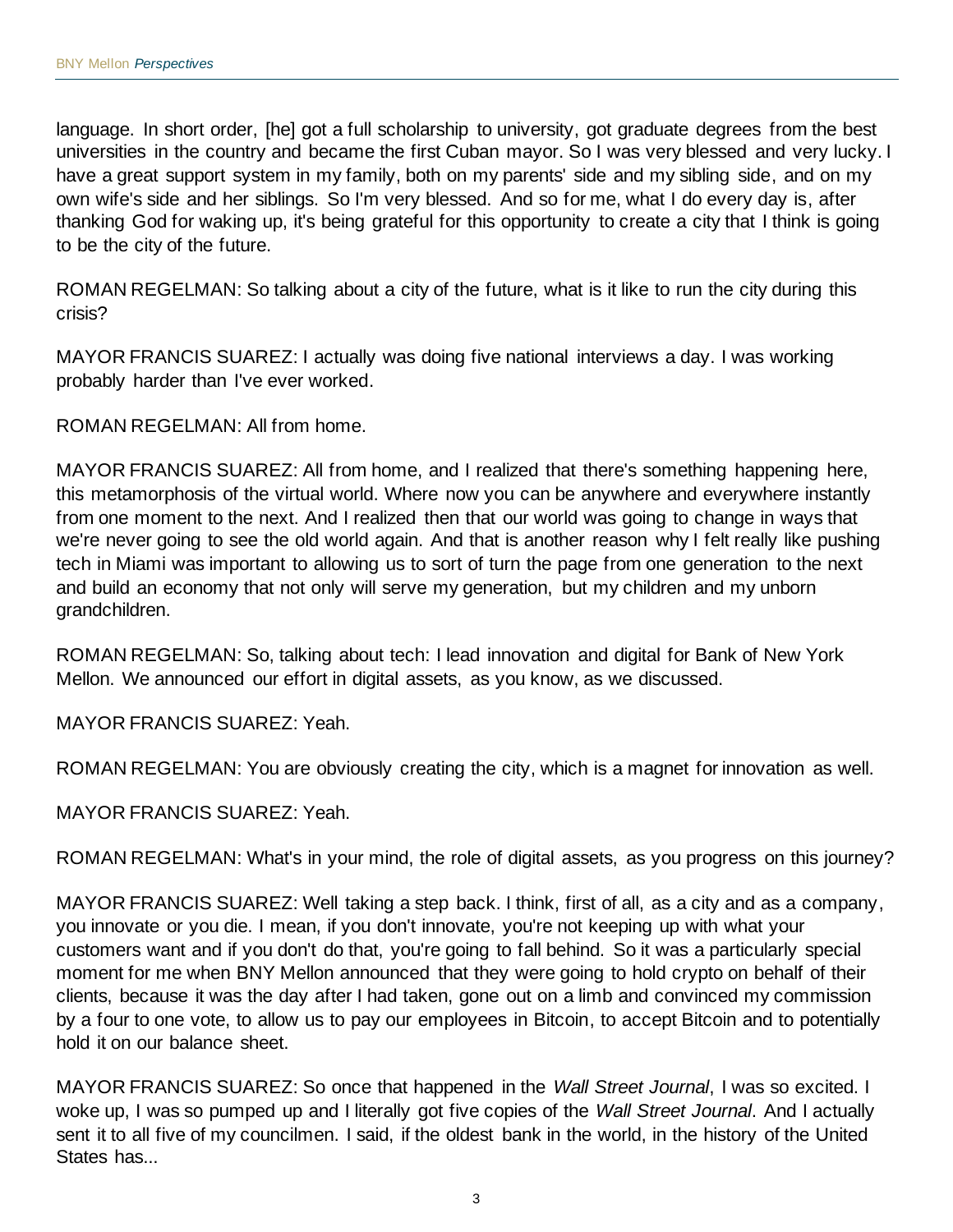ROMAN REGELMAN: The Alexander Hamilton bank…

MAYOR FRANCIS SUAREZ: …If the Alexander Hamilton bank has the ability and the foresight to do this, we're on solid ground. We're not on shaky ground.

ROMAN REGELMAN: So, you're convincing your commissioners. Obviously that creates a lot of buzz. This is the city where you are attracting a lot of talent. How do you think about retaining talent, and how to make sure it's not a situation where people come here [temporarily], they actually stay here and make the city vibrant?

MAYOR FRANCIS SUAREZ: So for many years, Miami has been a transit city. People come vacation, they come when they want to retire, they come for a season. I think what we're trying to do is something that is more substantive, something that's more sustainable. We've been traditionally a construction and a tourism economy, and somewhat a finance economy. But I think what we've created here is a combination of macro factors. Being the lowest tax city in America, or having the lowest crime of any big city, working on almost no homelessness. Then focusing on quality of life, investing in parks, investing in culture, museums, and investing in sports. We're the only city in the world that has all the sports teams plus Formula One that we just got a couple weeks ago.

ROMAN REGELMAN: It's amazing.

MAYOR FRANCIS SUAREZ: Isn't that great?

ROMAN REGELMAN: So excited.

MAYOR FRANCIS SUAREZ: So it is. So you'll be here, I'm sure, and we're creating a dynamic city and the reason why is there's a fundamental truth. Nobody. Nobody, and I haven't met anybody yet, maybe you know somebody, has figured out how to live yesterday again. So once you live yesterday, it's gone. So the biggest decision that we have to make is where are we going to live today and where we're going to live tomorrow. So I think that means that when you create a city that has the best quality of life offerings, you have the best opportunity to win the decision of where people want to live. Once you aggregate the capital and you create economic opportunity for all, you are creating the conditions for the next generation of great companies, and that's what we want to be positioned for.

ROMAN REGELMAN: So actually, it parallels to our journey. As the country's oldest bank, we're in a transformation journey. So I think the question I have for you is, what advice do you have for us, as we work with the public sector? Because it's critical for us...

MAYOR FRANCIS SUAREZ: Sure.

ROMAN REGELMAN: As the clients, as the stakeholders.

MAYOR FRANCIS SUAREZ: I think being bold, like what you've been. I think being connected, which you are obviously doing right now. I think understanding that relationships matter, but innovation matters as well. We want to have a certain reputation. And the reason why we're involved in digital assets is because we want to be seen as the most forward city in America on new technologies. So